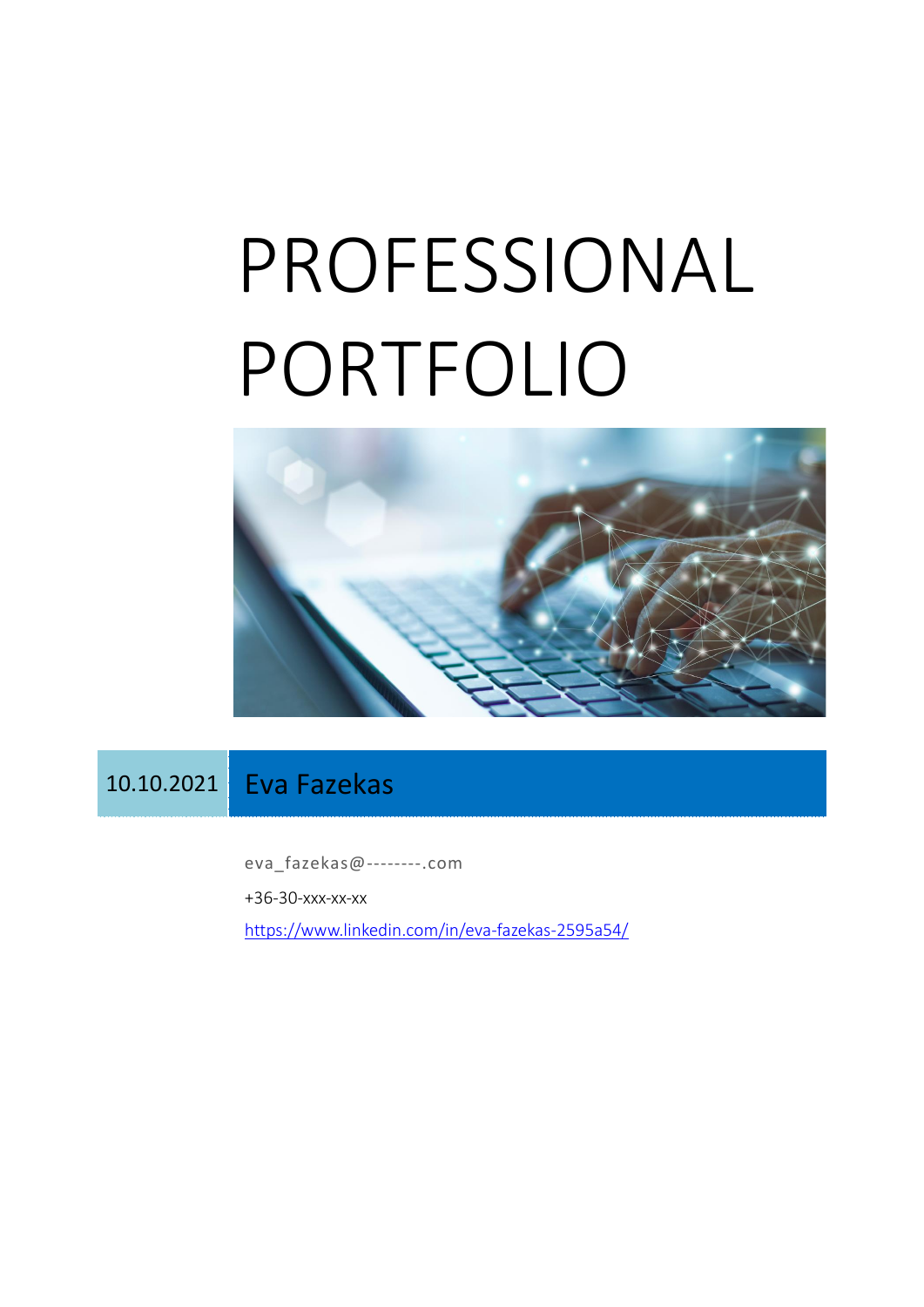# Contents

| 2. 2011-2018 Reseller management, B2B sales coaching at a distributor and at vendor 7 |
|---------------------------------------------------------------------------------------|
|                                                                                       |
|                                                                                       |
|                                                                                       |
|                                                                                       |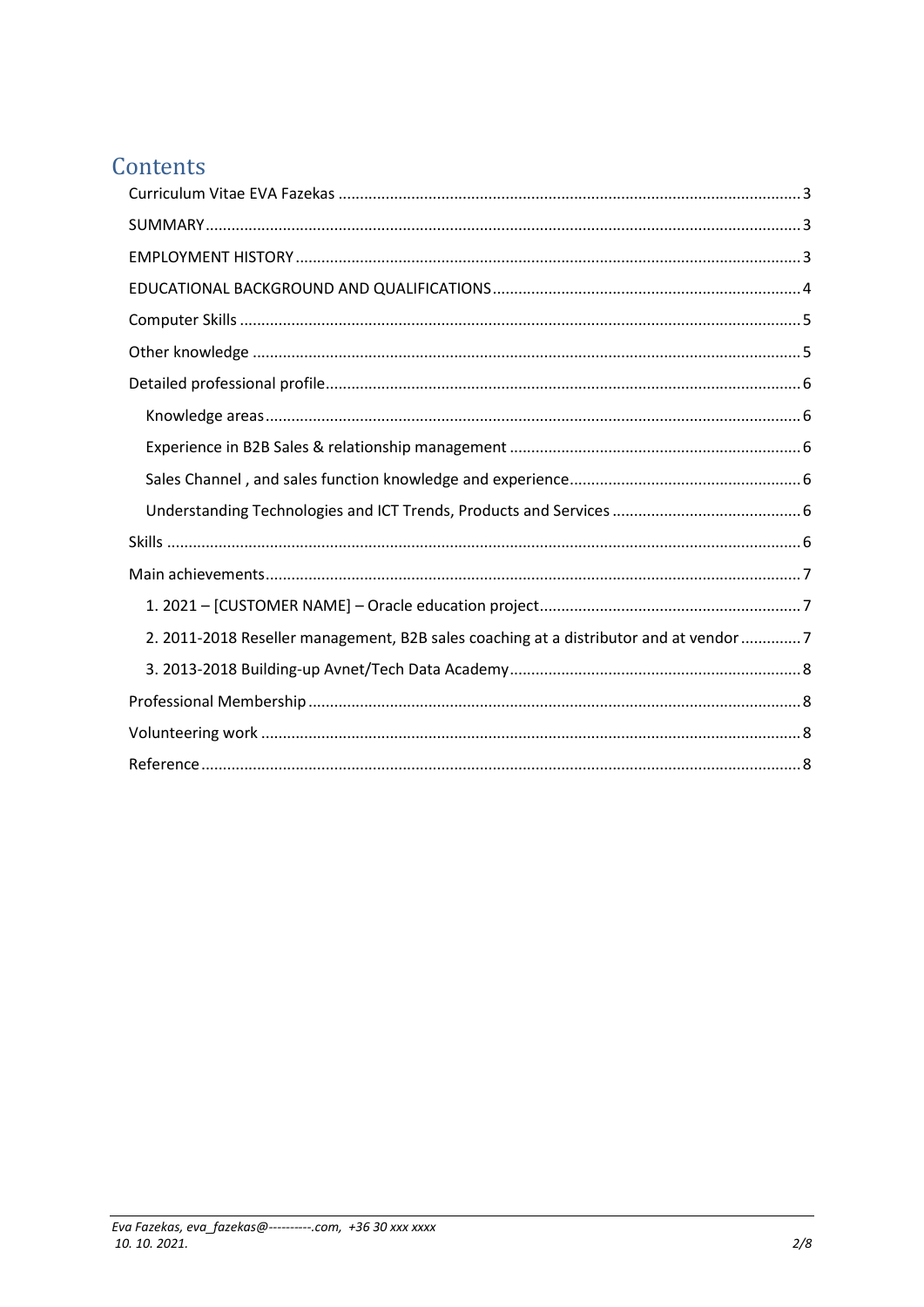# Curriculum Vitae EVA Fazekas

<span id="page-2-0"></span>+ 36 30 xxx xxxx ❖ eva\_fazekas@-------.com ❖ <https://www.linkedin.com/in/eva-fazekas-2595a54/>

#### <span id="page-2-1"></span>SUMMARY

Excellent presentation and negotiation skills, being as an experienced **B2B salesperson** in IT sector with 25 years work background and personal connections in the IT and telecom industry. **Looking for mission, not position.**

**Broad range of technology knowledge as a consultative expert** – Cloud computing, networks, storages, servers, virtualization products and solutions, infrastructure, datacenter architecture, related services.

- Established relationships with executives, HR and ICT decision makers, proven ability to present to and interact with C-level executives
- − Business development experience: ability to find new opportunities and develop new projects, win the lost customers back
- − Achieve quarterly/yearly targets, proven success in selling IT solutions for 25 years
- − Experienced in government sector's procurement processes
- − Work in a team with presales, sales and top management

#### <span id="page-2-2"></span>EMPLOYMENT HISTORY

#### **Representative of Oracle University**, Oracle Hungary Kft., 06.2018 – 09.2021.

- − Leading Oracle University: I am responsible for selling learning services and license, countrywide, handling resellers and education partners strategically. SuperGEO territory: all Hungarian companies are on my territory, government and public sector, private sector, enterprise and SMB-sized companies also. Account management, Hunter-type, farmer-type and winback selling. Products: cloud-based learning and development solutions, cloud-related mentoring services, trainings. Target group for negotiations: CIOs, CISOs, COOs, CTOs and HRs of customers.
- Participating in Oracle Hungary's sales management board: cooperating in strategic thinking, handling key accounts together with the other sales area: hardware, license, applications, services. Working together with country leader and directors of the divisions.
- − Partner management: my responsibility is to ensure that partners have appropriate knowledge of Oracle products, additionally to help them in selling Oracle-related projects.

**Tech Data Academy leader & IBM services product manager**, 07. 2013.– 05.2018. Tech Data AS Ltd. (former Avnet Technology Ltd.)

- − Selling IBM, Microsoft, VMware Education services, courses (via Avnet/Techdata Academy)
- − Selling IBM CHW products via resellers (managing configurations, bid management, arranging financing solutions), and IBM Services Solutions for IBM CHW and Lenovo (IBM) HVEC

#### **Partner territory representative**, EMC Hungary Ltd, 08.2011.– 01.2013.

- Target-based sales: Find sales opportunities in the private sector, mainly in storage and backup&recovery, security-related technologies. Managing leads via resellers, handling customers. Finding upsell opportunities at their existing customers and extending install base.
- − Sales enablement+ partner management: Achieving the sales target through mentoring 35 indirect partners and theirs 120 salespersons. Teaching them the latest EMC technologies, products and solutions. Provide sales support for sales channels (end users, resellers and distributors)

#### **Sales & product manager,** HumanoIT Ltd., 01.2010. – 08.2011.

1. Selling IT related services mostly in private market, IT service management and IT infrastructure operation topics, in SUN (Oracle) install base. Selling professional services for open source platforms, infrastructure tuning services. Organizing marketing activity for Hitachi Data Systems storage products.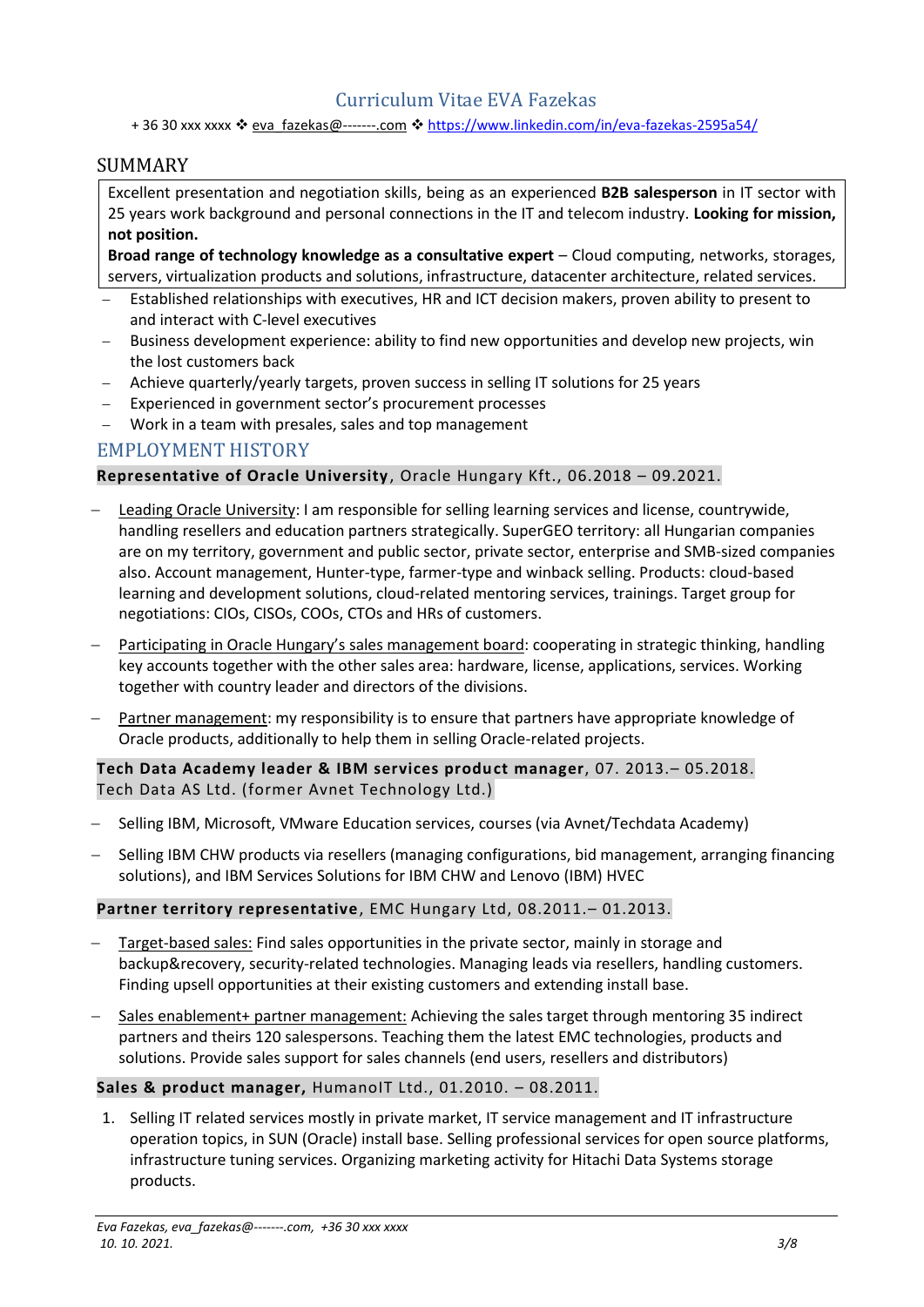2. Product management and organizing sales channel in international market for the own-developed service level management software. Planning PR and marketing activity, and indirect sales strategy for different regions (Japan, China, USA, near-east. SLMbox won ITBusiness Leadership award in 2010, then was shortlisted in European IT Excellence Award 2011, and got the 6th place.

#### **Account & product manager,** Processorg Software 82 Ltd., 04.2008. – 01.2010.

Selling business intelligence and data warehousing solutions (Business Objects).

#### **Government key account manager** M&S Marketing Ltd., 07.2007. - 03.2008

Introducing new IT solutions (software, security) and related services, maintaining and establishing relationship with customers in the government sector. Microsoft enterprise solutions, IT security software&services – ethical hacking, IT security analysis, DRP and BCP projects.

#### **Key account manager,** Qualysoft Informatics Plc., 12. 2006 - 06.2007

Selling IT solutions and services for domestic and international customers, generating IT projects, writing proposals, follow up public procurement procedures (Microsoft Sharepoint, Dynamics, Business Objects)

#### **Business development - International distribution relations**, SaveAs Consulting Plc., , 09.2005 -10. 2006

In the frame of a 1-year contract for EagleEyeOS software project: Building international sales channels for the own-developed IT security software, translating the documentation, generating IT security projects at customers, setting out the marketing conceptions of the software. (Territory countries: Netherlands, Japan, Germany)

#### **import product manager & vendor manager,** Trendex Infocommunication Plc., 2002-2005

Finding and localize new products to extend the product range. Establishing relationship with domestic and foreign vendors, planning and producing own-branded products, carrying out purchasing, organizing sales channels. Brands I worked with: Ericsson PBX, HP servers, Kyocera Mita, Olivetti.

#### Ericsson Hungary Ltd. and its subsidiary, Assono Telecommunication Ltd., 1996 -2002

**Logistics specialist (Assono)**: maintaining relationship with domestic and foreign vendors for Ericsson PBX systems, compiling technology configuration, purchasing, following up the project installations.

**project and service executive**, at Enterprise Networks, PBX division,

**project administrator**, at Orosháza AXE turn-key project

# <span id="page-3-0"></span>EDUCATIONAL BACKGROUND AND QUALIFICATIONS

- Oracle learning services and cloud sales accreditations, 2018-2021
- IBM Technical Support Services Sales Master Certificate EMEA level, 2013
- IBM technical and sales accreditations, 2013 2018
- EMC sales accreditation & advanced sales accreditation, 2011, 2013
- EMC Sales Talent Academy course, Cork, Ireland, 2011.
- Certified Information Security Auditor (CISA) Review Course, BGF, 2009.
- IT system administrator, Soter-Line (OKJ 54 4641 03) –2008
- Fujitsu-Siemens sales expert (dynamic datacenters, blade servers, tower servers, rack servers, System Architect and Storage solutions) 2007
- Microsoft Sales Specialist, 2007
- Logistics organizer, Hungarian Association of Logistics, Purchasing and Inventory Management, 2006 (title of the thesis: Marketing communication for the IT security systems)
- Supply and Logistics Management, Senior Level Program, International Federation of Purchasing and Supply Management (IFPSM), 2006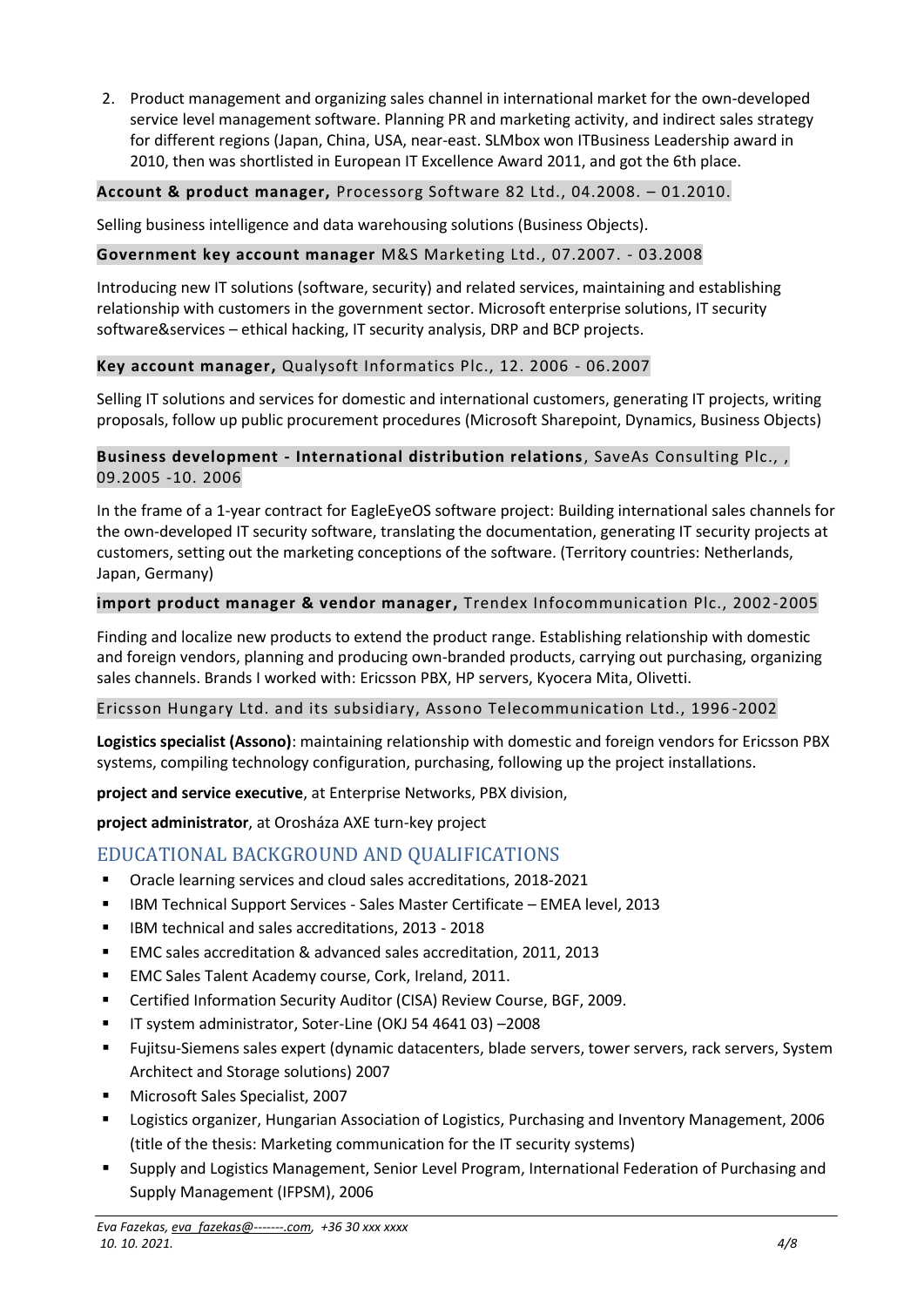- Logistics executive, Hungarian Association of Logistics, Purchasing and Inventory Management, 2002
- Top secretary, Forrai Private School Bilingual Secondary School, 1995-1996
- Foreign language correspondence field, Vajda Péter Economy Technical School, Szarvas 1991-1995

#### <span id="page-4-0"></span>Computer Skills

- Microsoft: administrator level in Windows, Access, Word, Excel, PowerPoint, basic SQL knowledge
- ERP Systems: SAP, Scala, JD Edwards implementation experience, Exact, Microsoft Dynamics AX (Axapta), Oracle Fusion user-level knowledge

#### <span id="page-4-1"></span>Other knowledge

- fluent English (Origo C, intermediate combined state language exam, Type C, intermediate level (written and oral)
- Enterprise learning and development methods
- IT security standards (Sarbanes-Oaxley, BS7799, COBIT, Common Criteria), IT Security process experience
- Driving license, Category B, issued in 1994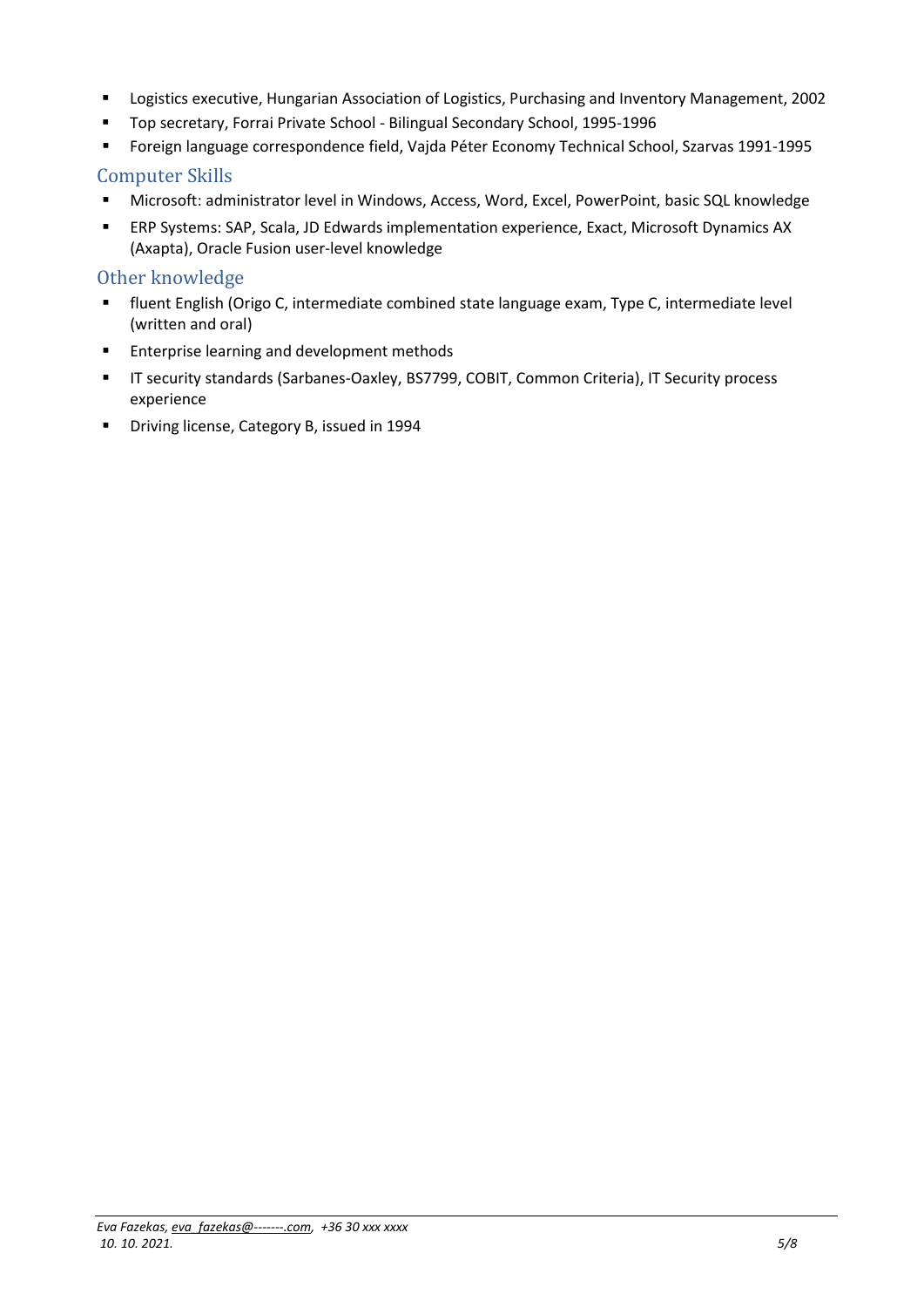# <span id="page-5-0"></span>Detailed professional profile

#### <span id="page-5-1"></span>Knowledge areas

B2B sales, channel management, vendor management, product management,

#### <span id="page-5-2"></span>Experience in B2B Sales & relationship management

- Enterprise level and goverment sector
- Education institutions
- SMB and private persons
- C-level executives (technology and business functions)
- HR managers and specialist
- Learning&Development professionals
- Vendors in telecom and IT industry
- <span id="page-5-3"></span>Sales Channel , and sales function knowledge and experience
- Vendor-side, Distribution, Resellers&integrators
- Business development, Key-account management
- Knowledge and experience in hunter-style, farmer-style, dormant, win-back sales functions
- Partner management
- Vendor management
- Product management

#### <span id="page-5-4"></span>Understanding Technologies and ICT Trends, Products and Services

- Basic knowledge of telecom technologies, well-read in IoT and storage topics
- A horizontal knowledge of technologies and software development market
- Can easily learn and adapt to new trends, techs and software
- Following the latest technology online newsletters
- **■** Understanding main features and functions of the most often used systems (virtualization, server technologies, archive management, storage systems)
- Understanding IT trends and functions of the C-level executives (CISO, CTO, COO, CIO), and understanding the topics I can discuss with them
- Cloud: learning methodologies
- IT: high-end servers, storages (EMC, HDS) virtualization (Vmware), business intelligence (BusinessObjects), IT related-services (warranty, standardized service packs, special service contracts), IT security – BCP, DRP concepts; ethical hacking and code review services

#### <span id="page-5-5"></span>Skills

- Can-do attitude
- Strong work ethic, integrity;
- Passionate about sales;
- Patience and persistency:
- Understanding of the value of business relations:
- Knowledge of international business cultures;
- Well-read in technology-related topics.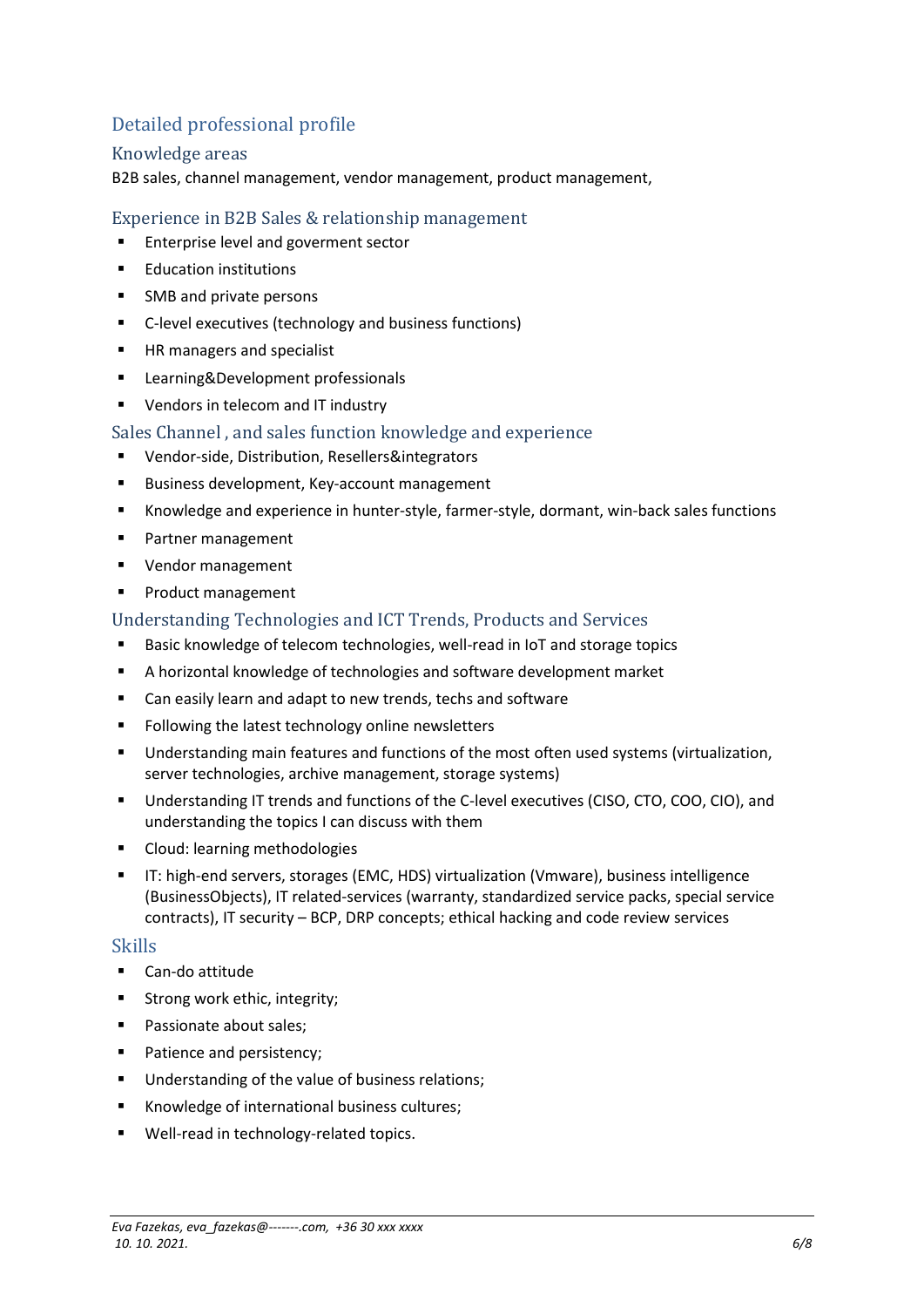# <span id="page-6-0"></span>Main achievements

# <span id="page-6-1"></span>1. 2021 – [CUSTOMER NAME] – Oracle education project

Managing and closing an EU-financed IT-education project

#### Situation

A multi-vendor education project was founded by [CUSTOMER NAME], but it was stopped because of financing reasons.

When I arrived to Oracle, the project was in dormant state, and the challenge was to restart it. The Customer with buyer role was [CUSTOMER NAME] itself, but the endusers were students in different universities, additionally the demand was determined by universities. Subject of the project for Oracle was to deliver a modernized, cloud-based learning material and Pearson VUE exams in Oracle topics for thousands of students via universities.

Project members were: vendors' representatives, resellers' representatives, [CUSTOMER NAME]'s project professionals, universities' deans, vice-deans, trainers.

#### Tasks

- Product management, getting regional approvals for offering special product, and keeping it in the portfolio for long time (3 years)
- relationship management among [CUSTOMER NAME], deans, trainers, vendors, resellers

#### Actions

- handling Oracle-related customer demands from [CUSTOMER NAME] side high level product definition
- handling Oracle-related customer demand from Universities side detailed product/content selection, feature picking
- harmonizing the interests of the 5 different involved vendors from Oracle side, it was a very special negotiation work: negotiating with competitors, working for the mutual interests.
- Supporting and helping [CUSTOMER NAME] to re-initiate EU financing process
- managing the involved resellers, as [CUSTOMER NAME] issued the procurement tender to resellers
- establishing the inside support in Oracle organizations: managing special content demand, helping for developers to create the unique features, supporting negotiation with the 3rd party supplier (Pearson VUE)

#### Result

Successfully achieved the project re-start, getting approval from EU for financing, supporting the resellers in the tender. After 3 years of continuous daily work, the project was successfully closed, customer has ordered the products from one of our reseller partners.

#### <span id="page-6-2"></span>2. 2011-2018 Reseller management, B2B sales coaching at a distributor and at vendor

At EMC and at Avnet/Techdata I was responsible for resellers' business success. At both companies, my responsibility was to support/educate resellers, issuing offers, working together with their sales people for acquiring new customers, handling the existing customers, generating new projects.